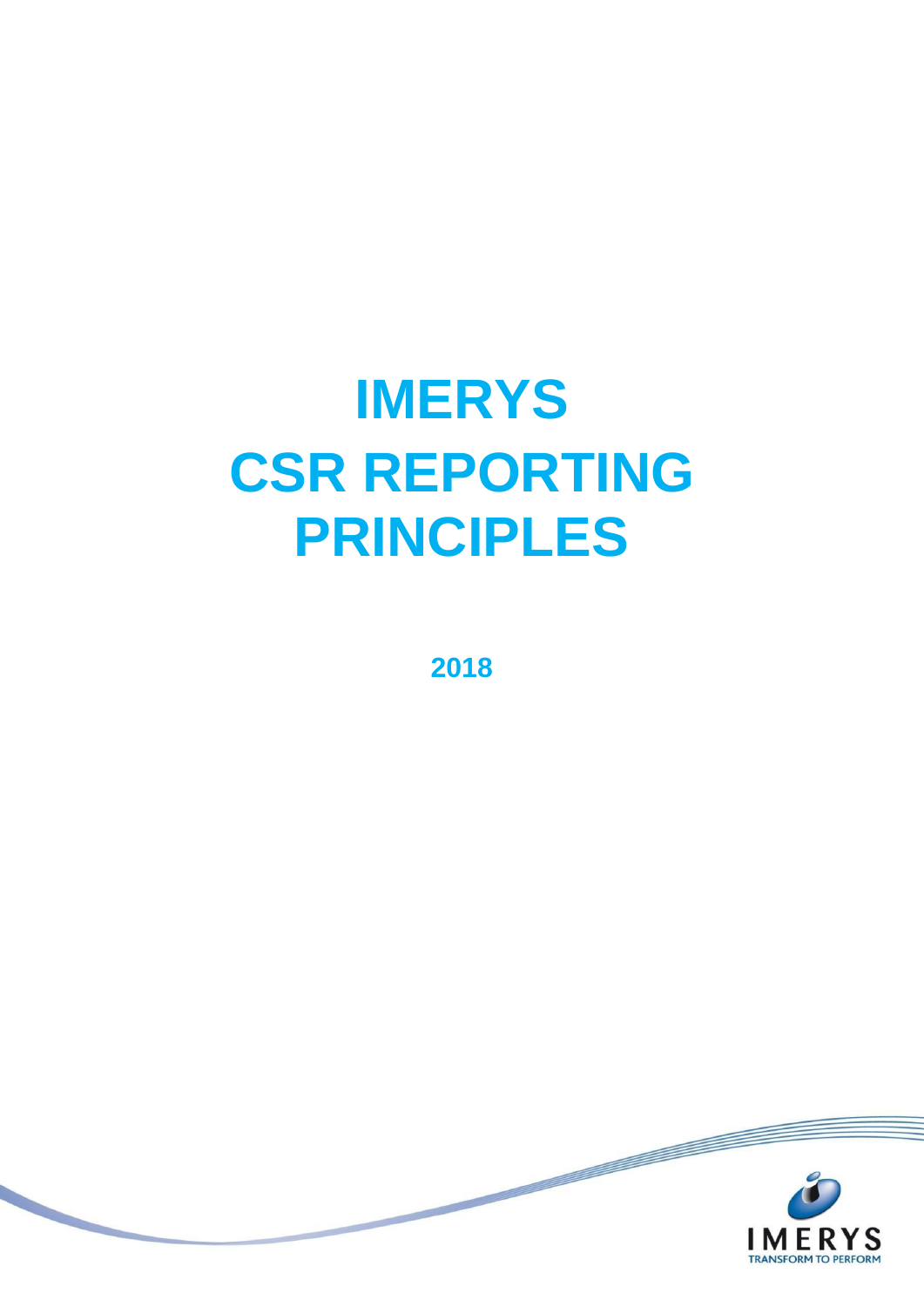SustainAgility, the Group Corporate Social Responsibility (CSR) program, is articulated around three axes as outlined in the Group CSR Charter:

- Empowering our people: making sure employees and the people we work with stay healthy and safe, nurturing talent, promoting diversity & inclusion, fostering social dialogue and safeguarding human rights;
- Caring for our planet: protecting the environment, promoting non-energetic resources efficiency, preserving biodiversity, and acting on climate change;
- Building for the future: behaving ethically, operating fairly, ensuring a responsible supply chain, engaging with communities and promoting sustainable products and technologies.

Imerys CSR reporting complies with the French "Déclaration de Performance Extra-Financière" (DPEF) Law<sup>1</sup> and other applicable French reporting obligations. The Group CSR program is based on frameworks such as the GRI's Sustainability Reporting Guidelines ("Core" option), the United Nations Global Compact, the United Nations Guiding Principles on Business and Human Rights, the Organization for Economic Co-operation and Development Guidelines, the International Organization for Standardization (ISO) 26000 and the ILO Fundamental Conventions.

Imerys CSR reporting covers all of the activities over which the Group exerts operational control. Imerys has structured the processes for data consolidation and quality control to ensure the reliability and auditability of the reporting, including several layers of internal verifications.

# **1. MATERIALITY COMPLETENESS**

A robust assessment of material CSR risks is fundamental to the definition of the Imerys CSR program. The objective is to identify the key issues, threats and opportunities for Imerys and its stakeholders that may negatively impact or have the capacity to create value.

The table 1 below shows the Imerys six CSR major pillars structured into 16 themes; each theme addressing several sub-themes. A materiality survey has been developed to understand Imerys internal and external stakeholders' opinions and expectations regarding these 16 CSR themes. Each feedback gives the level of criticality of each theme from 1 (Minor) to 6 (Critical) in terms of creation of positive or mitigation of negative impacts associated with Imerys.

The resulting materiality map emerges the priority issues helping in the definition and the continuous improvement of the CSR program. The materiality map is available in the 2018 Registration Document.

| <b>AXIS</b>                  | <b>PILLAR</b>        | <b>THEME</b>                     | <b>SUB-THEME (examples)</b>                                                                                                                                           |
|------------------------------|----------------------|----------------------------------|-----------------------------------------------------------------------------------------------------------------------------------------------------------------------|
| <b>EMPOWERING OUR PEOPLE</b> | SAFETY AND HEALTH    | Occupational Safety Management   | - Leadership & Accountability<br>- Compliance & Continuous<br><i>Improvement</i><br>- Behavioral-Based Safety<br>- Integrated Approach                                |
|                              |                      | Occupational Health Management   | - Health Leadership<br>- Health Organization<br>- Health Hazards and Exposure Control<br>- Health Exposure Monitoring<br>- Health and Business Performance            |
|                              | <b>HUMAN CAPITAL</b> | Human Rights and Labor Practices | - Promotion and compliance with the<br>Human Rights & ILO Fundamental<br>Conventions<br>- Reorganization Management<br>- Working Conditions<br>- Workplace Well-being |
|                              |                      | Talents and Skills Management    | - Employment<br>- Career Development & Skills<br>Management<br>- Attraction & Retention<br>- Learning & Training                                                      |
|                              |                      | Social Dialogue                  | - Social Dialogue Organization<br>- Employee Commitment                                                                                                               |

-*<sup>1</sup> Decree n° 2017-1265 of August 9, 2017 taken for the application of the ordinance n° 2017-1180 of July 19, 2017 relating to the publication of non-financial information by some large companies and certain groups of companies*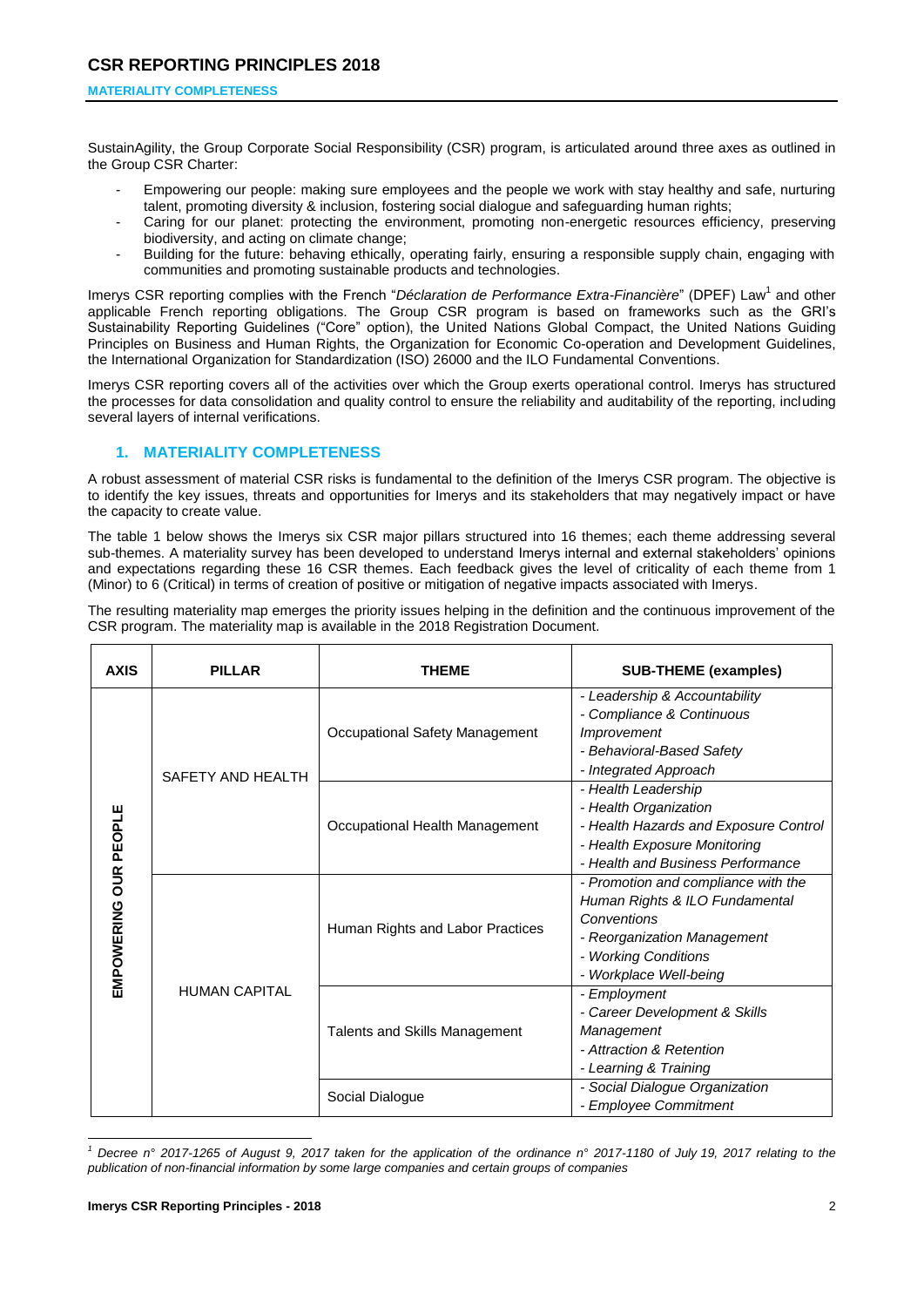## **STAKEHOLDER INCLUSIVENESS**

|                                |                                     | Diversity and Inclusion            | - Non-discrimination                |
|--------------------------------|-------------------------------------|------------------------------------|-------------------------------------|
|                                |                                     |                                    | - Diversity of Management Bodies    |
|                                |                                     |                                    | - Diversity & Inclusion Program     |
|                                | ENVIRONMENTAL<br><b>STEWARDSHIP</b> | <b>Environmental Management</b>    | - Environmental Management System   |
|                                |                                     |                                    | - Environmental Regulatory          |
|                                |                                     |                                    | Compliance                          |
|                                |                                     |                                    | - Wastewater Management             |
|                                |                                     |                                    | - Waste Management                  |
|                                |                                     |                                    | - Hazardous Substances Management   |
|                                |                                     |                                    | - Noise & Vibration Management      |
|                                |                                     |                                    | - Air Emissions Management          |
|                                |                                     |                                    | - Transportation Management         |
|                                |                                     |                                    | - Minerals Resources Optimization   |
| CARING FOR OUR PLANET          |                                     | Non-energetic Resources Efficiency | - Water Use Efficiency              |
|                                |                                     |                                    | - Other Raw Materials Rational Use  |
|                                |                                     | Biodiversity                       | - Biodiversity Conservation         |
|                                |                                     | and Land Rehabilitation            | - Land Use                          |
|                                | <b>CLIMATE CHANGE</b>               | <b>Climate Change Strategy</b>     | - Global Approach to Climate Change |
|                                |                                     |                                    | - Energy Efficiency                 |
|                                |                                     |                                    | - Renewable Energy Sources          |
|                                |                                     |                                    | - Carbon Emissions Management       |
|                                |                                     | <b>Climate Solutions</b>           | - Innovative Climate Solutions      |
|                                | <b>BUSINESS CONDUCT</b>             | Corporate Governance               | - Internal Organization             |
|                                |                                     |                                    | - Risks Assessment                  |
|                                |                                     |                                    | - Crisis Management                 |
|                                |                                     |                                    | - Relationships with Stakeholders   |
|                                |                                     | <b>Fair Operating Practices</b>    | - Business Ethics                   |
|                                |                                     |                                    | - Permitting & Property Rights      |
|                                |                                     | and Responsible Supply-Chain       | - Responsible Supply-Chain          |
|                                |                                     |                                    | Management                          |
|                                |                                     | <b>Community Engagement</b>        | - Territorial and Socio-Economic    |
|                                |                                     |                                    | Impact Identification               |
|                                |                                     |                                    | - Support for socio-economic        |
| <b>BUILDING FOR THE FUTURE</b> |                                     |                                    | development                         |
|                                | <b>PRODUCT</b><br>MANAGEMENT        | <b>Product Sustainability</b>      | - Product Market Sustainability     |
|                                |                                     |                                    | - Product Footprints                |
|                                |                                     | Sustainable Technologies           | - Process Efficiency Approach       |
|                                |                                     |                                    | - Technological upgrade             |

*Table 1: Imerys CSR Themes and sub-themes*

# **2. STAKEHOLDER INCLUSIVENESS**

Imerys depends on the solid long-term relationships it develops with its key stakeholders; respecting the countries, communities and environments across the globe where its operations are located. As such, Imerys considers itself accountable to a wide variety of stakeholders, both internal and external.

The different stakeholders that have been involved to identify material issues come from different representative areas and include:

- **Internal stakeholders: Executive management, senior management of businesses and functions, employees** and employee representatives;
- External stakeholders: Local community members, shareholders and investors, banks and brokers, government authorities, business partners, suppliers, subcontractors, customers, professional associations, NGOs, and other stakeholders.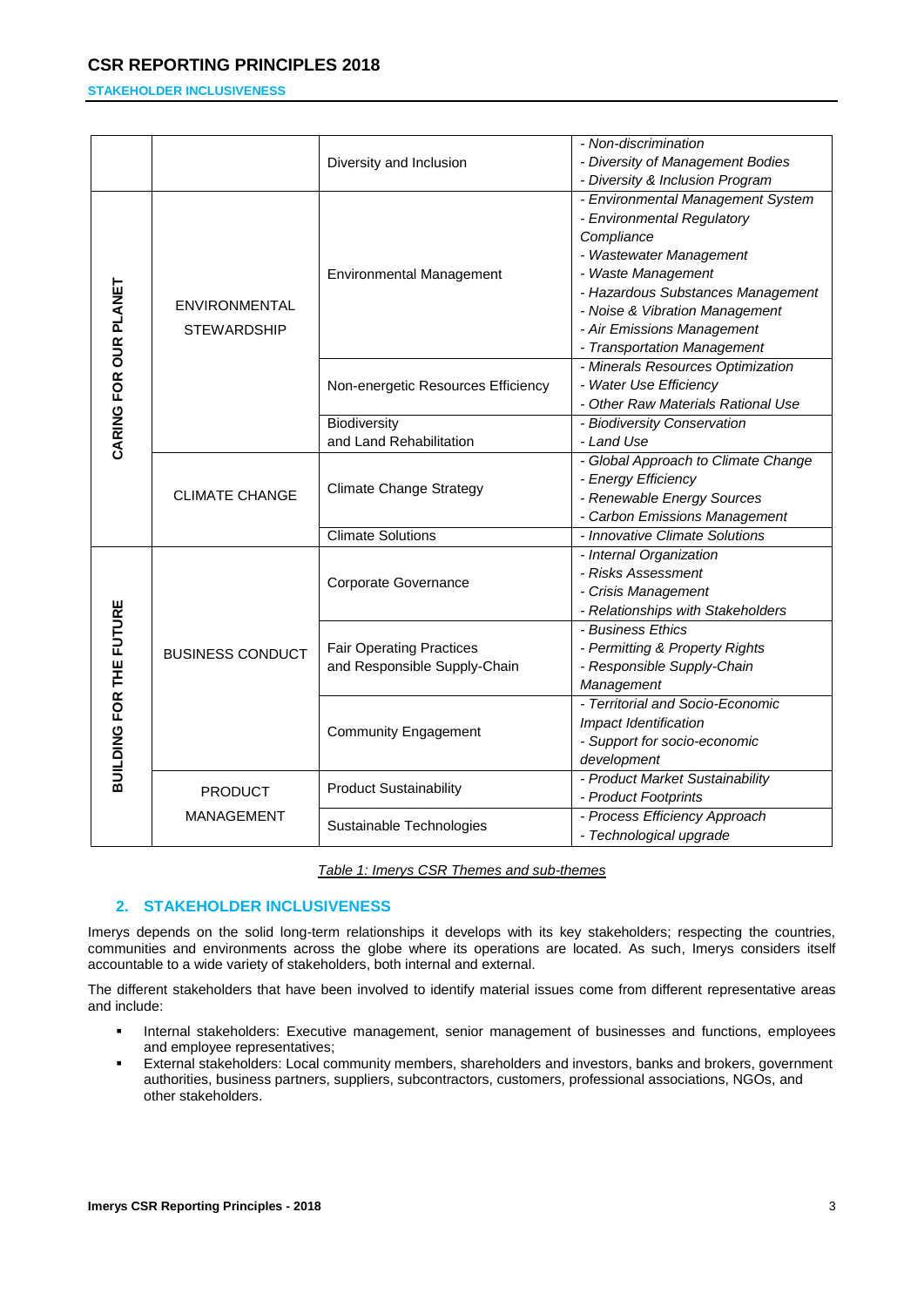### **DATA COLLECTION AND CONSOLIDATION**

# **3. DATA COLLECTION AND CONSOLIDATION**

Data collection and consolidation follow reporting processes detailed in the reporting protocols published at Group level and are supported by different internal reporting systems.

The table 2 below is the list of the reporting items, as well as their frequency, scope and consolidation systems in 2018.

| <b>Items</b>                        | <b>Frequency</b> | <b>Scope</b>                  | <b>System</b>                  | <b>Remarks</b>                                                                                                                                                         |
|-------------------------------------|------------------|-------------------------------|--------------------------------|------------------------------------------------------------------------------------------------------------------------------------------------------------------------|
| Human Resources                     | Monthly          | All                           | Internal reporting<br>platform | Contractors not managed by Imerys<br>and performing non-core business<br>tasks are excluded; a monthly<br>headcount report is published<br>internally                  |
| Safety and Health                   | Monthly          | All                           | Internal reporting<br>platform | Details of injury or illness are tracked<br>with internal incident logs; a monthly<br>safety report is published internally                                            |
| Energy, Emissions<br>and Production | Monthly          | All                           | Internal reporting<br>platform | In accordance with the GHG Protocol<br>with several minor exceptions<br>(detailed in the next sections below);<br>a quarterly energy report is published<br>internally |
| Environment                         | Quarterly        | All                           | Internal reporting<br>platform | Commercial activities, sales and<br>administrative offices, as well as<br>projects on customers' sites are<br>excluded                                                 |
| Environmental<br>Incidents          | When needed      | All                           | Internal reporting<br>logs     |                                                                                                                                                                        |
| Land Use                            | Annually         | Mines in<br>Western<br>Europe | Internal reporting<br>platform | Underground mines are excluded                                                                                                                                         |
| Mine Safety<br>Incidents            | When needed      | All                           | Internal reporting<br>log      | Details of incidents are tracked with<br>internal incident logs; a monthly<br>report is published internally                                                           |
| Payments to<br>governments          | Annually         | All mines                     | Internal reporting<br>platform | Following the financial data reporting<br>process and published on the Group<br>website                                                                                |

## *Table 2: Imerys Reporting Items*

Generally, the CSR data reporting parameters include each of the legal entities in which Imerys directly or indirectly owns 50% or more interest, and the reporting structure generally mirrors the business and finance organizations as well as the Group's legal structure. Furthermore, legal entities are normally split into various sites for the relevant indicators. Modifications are occasionally made to this general framework to accommodate special circumstances in the operations.

The following is the detailed explanations of reporting perimeters and aspects adopted in Imerys:

 For **human resources**, Imerys reports the data associated with permanent employees (on company payroll), fixedterm contracts (on company payroll), interns and apprentices (on company payroll or not), third-party employees (not on payroll), and contractors (not on payroll) on a monthly basis. A contractor is defined as a non-Imerys company or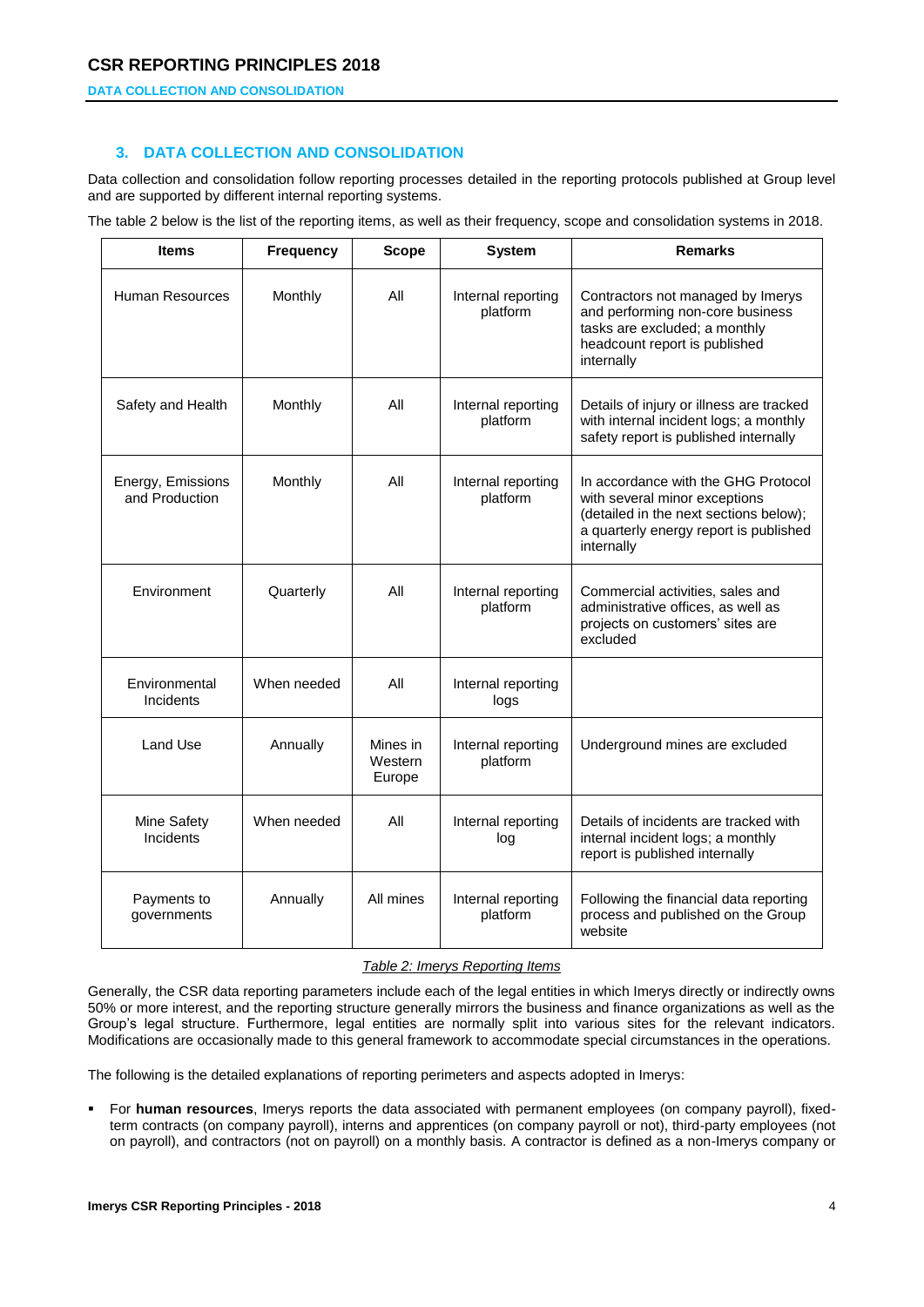#### **DATA COLLECTION AND CONSOLIDATION**

an independent contractor who agrees to perform services on-site;

- For **health and safety**, Imerys reports the data associated with Imerys employees and other employees working at each Imerys operation on a monthly basis. The term "Imerys operation" includes operations, joint ventures, partnerships and other similar business arrangements in which Imerys owns a majority interest and has operational control. Newly acquired operations are included as of the date of acquisition. Newly built projects with turnkey contractors have been integrated when the responsibility for workplace safety is transferred to Imerys according to the legal and commercial terms and conditions. Divested or discontinued operations have been excluded from reporting as of the date of discontinuation. Data related to employees and contractors working on projects on customers' sites are also included when they are under Imerys' direct operational control;
- For **environmental compliance, environmental management system, water and waste**, Imerys reports the data on all mining and mineral processing assets operated by Imerys on a quarterly basis. The term "assets operated by Imerys" excludes commercial activities, sales and administrative offices, and projects on customers' sites. The following points clarify certain water and waste issues specific to Imerys:
	- Several Imerys sites are ISO-14001 and/or EMAS (EU Eco-Management and Audit Scheme) certified. This is reported by the sites if the certification has been given or is still valid during the reporting period,
	- Water withdrawal data are reported for analysis of water used in Imerys operations. Water moved from the ground to the surface merely to maintain mines in good operating condition is not considered by the Group to be "used" in the Imerys operations and is, therefore, excluded from the reporting of water,
	- Some Imerys operations reuse or recycle water. The "recycled water" indicator was established to promote using water in a sustainable way at Imerys operations. It refers to the water that is used on site more than one time before it returns to natural hydrologic system. For example, many Imerys operations pump water from a surface impoundment, use the water in the process, and then pump the water back to the surface impoundment. The cooling water supplied by third-party facilities (e.g., a customer's paper mill) and circulated back in a close loop is not counted as recycled water by Imerys operations,
	- Imerys mining operations remove overburden and separate minerals that are valuable from other materials. Such overburden and mineral solids (e.g., tailings, off-specification materials, etc.) are usually stored on or near production areas at the quarries since they may be useful in the future. In many cases, the overburden and mineral solids are used as backfilling or re-profiling materials in post-mining restoration work. For these reasons, they are not quantified and reported as "waste" by Imerys. Off-specification materials from the processing operations which are placed back in the Imerys quarries are counted as waste only when subject to regulatory requirements,
	- All countries in which Imerys operates have national environmental laws regulating waste. The national environmental laws of different countries apply different criteria to determine whether a waste will need special management because it is toxic, corrosive, explosive, flammable, reactive or otherwise dangerous to human health or the environment. Each operation follows the national environmental laws of the country in which it is operating to determine whether a specific waste is regulated as hazardous haste or non-hazardous waste. If some water-containing liquid is counted as waste (rather than wastewater) according to regulations, the reported quantity excludes the water content;
	- Fine is a direct penalty imposition. Fines do not include the costs payable to the regulatory authority bringing the action or the compensation claims arising from the outcome of the regular's action. They are reported in the quarter and the year that the fines were imposed.
- For **energy and emissions**, Imerys reports the data on all mining and mineral processing assets operated by Imerys on a monthly basis for the same scope as the other environmental data reporting parameters. Imerys aligns with the GHG Protocol<sup>2</sup> for its energy and  $CO<sub>2</sub>$  data reporting and consolidation with the following exceptions:
	- the GHG Protocol requires that all facilities within an organizational boundary are to be included in the reporting perimeter. To fully comply with the GHG Protocol, Imerys would need to include not only emissions from mining and minerals processing facilities, but also emissions from offices and any other facility within its organizational boundary,
	- the GHG Protocol requires reporting of fugitive emissions from owned and controlled sites and Imerys does not report on these fugitive emissions. Fugitive emissions result from intentional or unintentional releases (e.g., equipment leaks from joints, seals, packing and gaskets; hydro-fluorocarbon emissions during the use of refrigeration and air conditioning equipment in buildings and cars; and methane leakages from gas transport),
	- Scope 1 emissions from direct energy are automatically calculated in the reporting system with the aid of an

 *2 The Greenhouse Gas Protocol (GHG Protocol) is the most widely used international accounting tool for government and business leaders to understand, quantify and manage greenhouse gas emissions. The GHG Protocol is managed in a partnership between the World Resources Institute (WRI) and the World Business Council for Sustainable Development (WBCSD).*